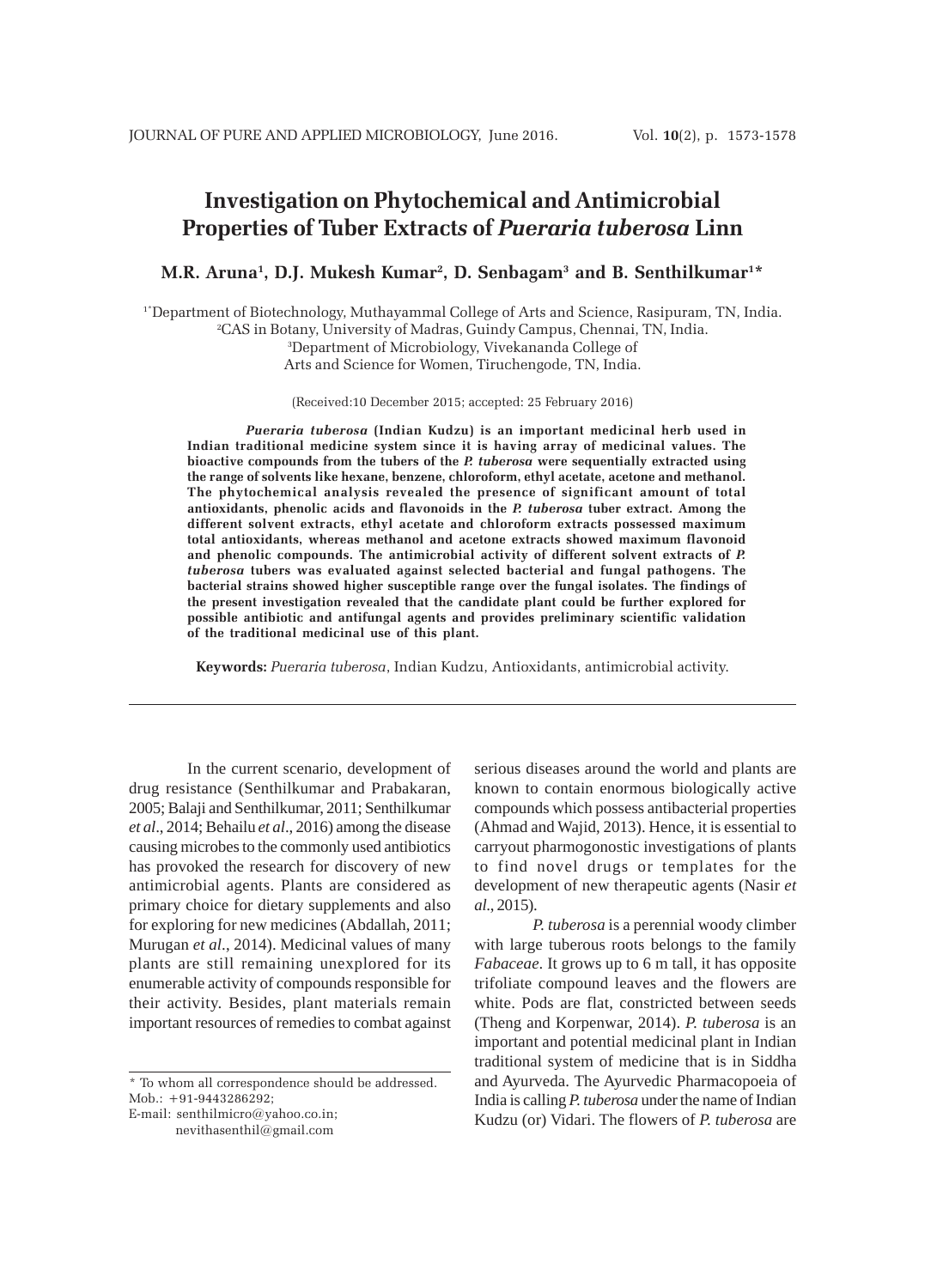used as cooling agent and as aphrodisiac (Mishra, 2012). The root tuber is sweet, oily and it has cooling effect and used in the form of tonic, demulcent and refrigerant for fever, inflammation, etc. Besides, it is effectively used in aphrodisiac, galacatagogue and diuretic, and used to cure leprosy, blood and urinary related disorders (Verma *et al*., 2012). In folk medicine, the *P. tuberosa* root tubers had been used for purification of blood and improve the sperm production. The consumption dried raw root powder had been used control the worm growth in intestine and used to keep clean the stomach (Vijay *et al*., 2013).

The medicinal value of *P. tuberosa* is extended as fertility controlling agents such as aphrodisiac, cardiotonic, diuretic and galactogogue and the experimental evidence exhibits antihyperglycemic, anti-hyperlipidemic, anti-fertility in male rats, hepatoprotective, and anti-implantation activities (Hsu *et al*., 2003; Tanwar *et al.*, 2008). It is used in food supplements as nutritive, diuretic, expectorants and for the management of rheumatism, fever, and bronchitis (Pandey *et al*., 2013). *P. tuberosa* tubers have rich in extended vast level of bioactive phytoconstituents like isoflavonoids, puerarin, daidzein, genistein, puetuberosanol and tuberosin (Amal *et al*., 2014). During the past decade, interest in these isoflavonoids has increased considerably because of the beneficial effects proposed by epidemiologists, nutritionists, and food manufacturers since isoflavonoids could interact with milk proteins, namely, bovine serum albumin, casein micelle, β-lactoglobulin have been reported in case of certain food and antimicrobial drug preparation (Shilpashree *et al*., 2015). Against these backdrops, in the present study, the exploration of bioactive compounds of *P. tuberosa* was made using various polar and non-polar solvents, and the evaluation of antimicrobial properties of bioactive compound was made against common human pathogens.

### **MATERIALS AND METHODS**

#### **Collection and preparation of material**

The fresh tubers of *Pueraria tuberosa* were collected from Yercaud hills, India and authenticated at Centre for Advanced Studies in

Botany, University of Madras, India. The tubers were washed with mild detergents to remove the adhered dust and soils. The tubers were rinsed several times in tap water till the detergent was completely removed and were shade dried at room temperature till it is completely dried. Dried tubers were powdered with the help of a blender and fine powder was separated by sieving. The powder was tightly packed in sterile polythene bags for further experimental purpose.

# **Extraction of Bioactive compounds**

The extraction of *P. tuberosa* tuber was made by sequential cold extraction method using the different polar and non-polar solvents such as hexane, benzene, chloroform, ethyl acetate, acetone and methanol (Sadguna *et al*., 2015). Fifty grams of *P. tuberosa* tuber powder was mixed with 4 volumes of solvent in a glass stopper flask and kept overnight at room temperature for complete extraction of phytocompounds. The mixture was agitated well and filtered through Whatman No.1 filter paper. Both filtrate and debris was air dried by evaporating the solvent in open air at room temperature till they attain complete powder form. The filtrated powder was stored in a sterile vial at 4 °C for further use and the dried debris was subjected to sequential extraction using remaining solvents. The similar extraction method was continued using other solvents and the extracted tuber debris was used as source material for other solvents.

#### **Estimation of bioactive compounds**

The different solvent extracts of *P. tuberosa* root tubers were analyzed for the phytochemicals like total antioxidants, phenolic compounds and flavonoids by using modified methods of Tripathi and Kohli (2013). The experiments for the estimation of bioactive compounds were repeated three times and the average data expressed as mean± median.

### **Total antioxidants**

The total antioxidants of *P. tuberosa* tuber extract were estimated by ABTS (2, 2'-azino-bis 3ethylbenzenethiazoline-6-sulphonic acid) method. The reaction mixture was prepared by adding 25 ml of tuber extract, 1 ml of diluted ABTS solution and 5 ml of distilled water and the mixture was allowed to stand for 5 min. The absorbance of the mixture was read at 734 nm using spectrophotometer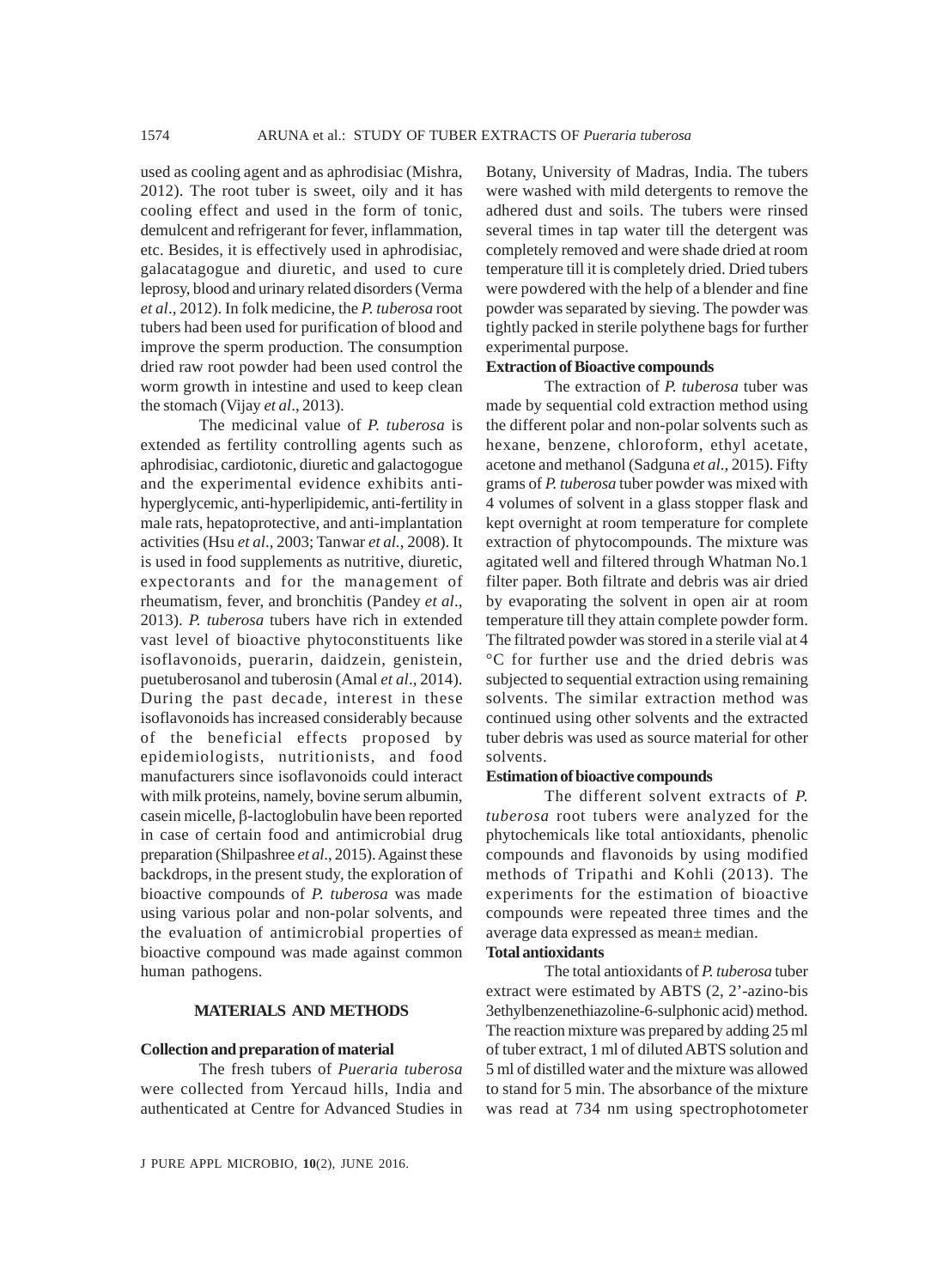against reagent blank. The total antioxidant value was estimated by comparing the absorbance with standard chart prepared using β-carotene.

# **Total phenolic acids**

The total phenolic content of *P. tuberosa* tuber extract was determined using folin ciocalteau reagent method. The reaction mixture was prepared by adding of 1 ml of tuber extract, 3 ml of distilled water and 0.5 ml of folin ciocalteau reagent and 2 ml of  $\text{Na}_2\text{CO}_3(20\%)$ . The reaction mixture was mixed well and warmed for 1 minute for the development of blue colour. The absorbance of the mixture was read at 650 nm against the reagent used as a blank. The concentrations of phenols in the test samples were calculated from the calibration plot and expressed as mg catechol equivalent of phenol/g of sample.

# **Total flavonoids**

The estimation of total flavanoid was done by methanolic aluminium chloride reagent. One ml of tuber extract was added with 1 ml of 2 % of aluminium chloride reagent prepared in methanol. The mixture was agitated well for 2 minutes and absorbance was read at 430 nm against the reagent blank. Total flavonoid content of the tuber extract was expressed by comparing the absorbance within equivalent of Gallic acid standard.

# **Evaluation of antimicrobial activity Microbial Strains**

The microbial strains were selected accordingly, which are human pathogens that commonly cause various diseases. The pure strains were obtained from Microbial type culture collection (MTCC), Chandigarh, India. The test was performed against different strains of bacteria such as *Escherichia coli* (MTCC 590)*, Klebsiella pneumonia* (MTCC 9509)*, Shigella boydii* (MTCC 11947)*, Salmonella typhi* (MTCC 3224)*,*

*Staphylococcus aureus* (MTCC 1430)*, Pseudomonas aeruginosa* (MTCC 4673)*, Proteus vulgaris* (MTCC 658), *Micrococcus luteus* (ATCC 106), *Vibrio cholera* (MTCC 3906) and fungi such as, *Candida albicans* (MTCC 183), *Candida parapsilosis* (MTCC 2509) and *Candida tropicalis* (MTCC 184).

# **Disc diffusion assay**

The antimicrobial activity was carried out by Kirby Bauer method using Muller Hinton Agar (Senthilkumar *et al*., 2014; Sadguna *et al*., 2015). The overnight microbial cultures were adjusted to the approximately  $1.5 \times 10^8$  cells/ml according to the McFarland standard. The cultures were swabbed to the sterile dry Mueller Hinton agar (Hi-media, India). Meanwhile, the tuber extract was dissolved in 40% Dimethyl sulphoxide (DMSO) and incorporated to the sterile paper discs for the concentration of 50 mg/ disc. The loaded disks were dried in sterile condition and placed on the surface of the appropriate inoculated Mueller Hinton agar medium. The sterile disc loaded with 10µl of DMSO was maintained as control. The plates were incubated at 37 °C for 24 h. After the incubation, the zone of inhibition was recorded in millimetres. The experiments for the antimicrobial activity were repeated three times and the average data expressed as mean± median.

### **RESULTS AND DISCUSSION**

#### **Experimental plant**

As a primary part of this work, the *P. tuberosa* plant was identified and the tubers were collected. *P. tuberosa* was a climbing shrub with tuberous roots with trifoliate leaves. The inflorescence is axillary racemes with bluish-purple colour. The tubers of *P. tuberosa* exhibited different shapes like spherical, semi spherical and cuboidal

| <b>Solvents</b> | Bioactive compounds        |                             |                                     |  |  |  |  |
|-----------------|----------------------------|-----------------------------|-------------------------------------|--|--|--|--|
|                 | Total antioxidant $(mg/g)$ | Total flavonoid $(\mu g/g)$ | Total phenolic compound $(\mu g/g)$ |  |  |  |  |
| Hexane          | $1.93 \pm 0.153$           | $105.66 \pm 5.132$          | $103.67 + 4.042$                    |  |  |  |  |
| Benzene         | $2.47 \pm 0.153$           | $123 \pm 3.606$             | $253.33 + 3.512$                    |  |  |  |  |
| Chloroform      | $7.77 \pm 0.025$           | $272.333 \pm 2.517$         | $102.67 \pm 3.055$                  |  |  |  |  |
| Ethyl acetate   | $8.14 \pm 0.025$           | $372.33 \pm 2.517$          | $600.33 \pm 0.577$                  |  |  |  |  |
| Acetone         | $0.95 \pm 0.035$           | $580.33 \pm 2.517$          | $350.33 \pm 0.577$                  |  |  |  |  |
| Methanol        | $1.33 \pm 0.306$           | $873.33 \pm 4.163$          | $906.67 \pm 2.082$                  |  |  |  |  |

**Table 1.** Phytochemical analysis of *P. tuberosa* tuber extracts

J PURE APPL MICROBIO*,* **10**(2), JUNE 2016.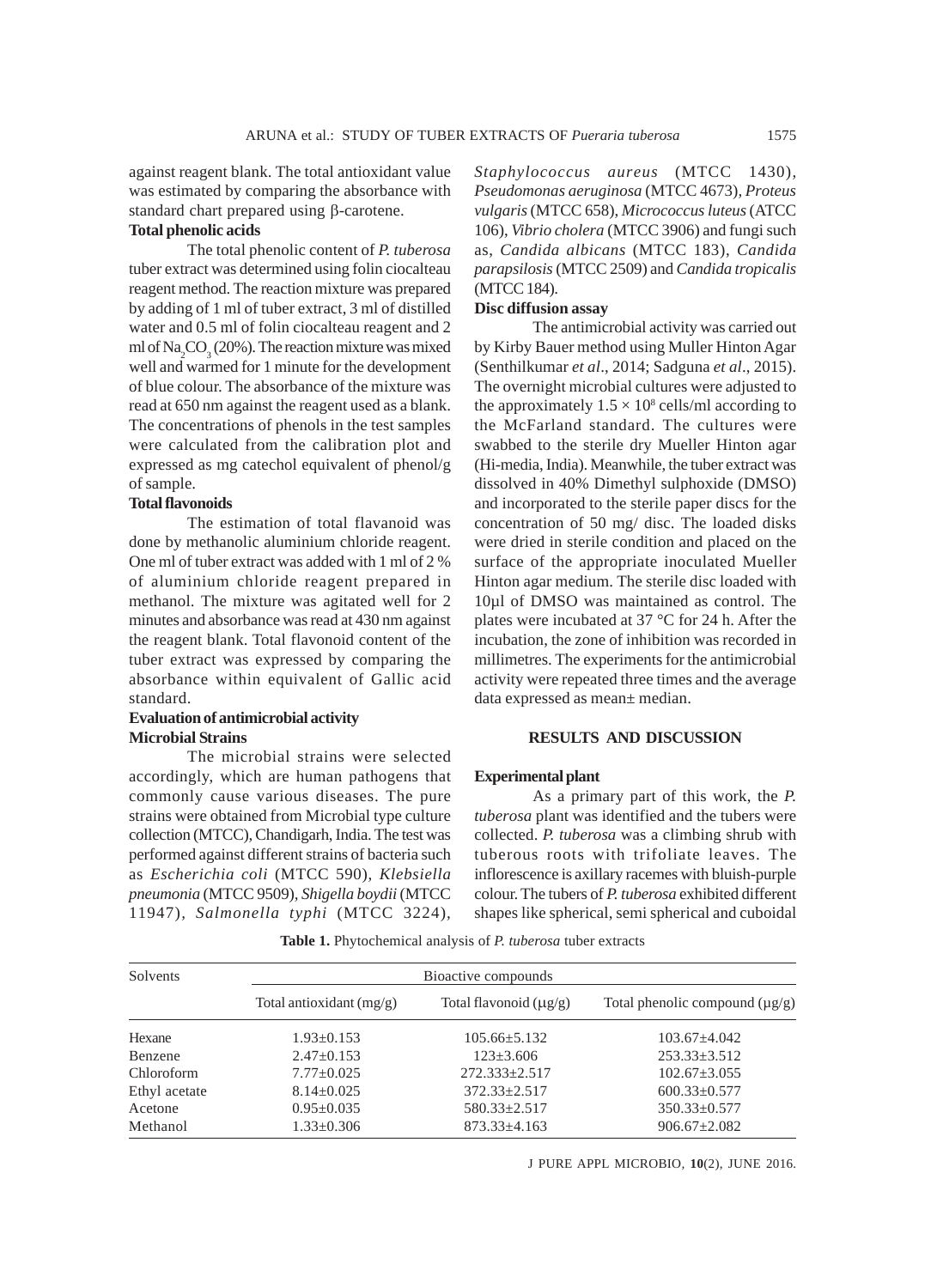| Test organisms  | Solvent extracts/ Zone of inhibition (mm) |                          |                   |                          |                   |                   |                   |  |
|-----------------|-------------------------------------------|--------------------------|-------------------|--------------------------|-------------------|-------------------|-------------------|--|
|                 | Control                                   | Hexane                   | Benzene           | Chloroform               | Ethylacetate      | Acetone           | Methanol          |  |
| C. parapsilosis |                                           | $\overline{\phantom{a}}$ |                   |                          |                   | $9.0 \pm 0.0$     |                   |  |
| C. albicans     | $\sim$                                    | $8.27 \pm 0.252$         |                   | $\overline{\phantom{a}}$ |                   | $7.17 \pm 0.208$  | $8.43 \pm 0.153$  |  |
| C. tropicalis   |                                           |                          |                   | $8.33 \pm 0.252$         |                   |                   |                   |  |
| E. coli         |                                           | $9.17 \pm 0.208$         |                   | $9.3 \pm 0.2$            | $11.3 \pm 0.2$    | $10.3 \pm 0.2$    | $10.0 \pm 0.0$    |  |
| K. pneumoniae   | $\overline{\phantom{a}}$                  | $10.3 \pm 0.3$           | $10\pm 0$         |                          | $9.17 \pm 0.208$  | $11.43 \pm 0.153$ |                   |  |
| M. luteus       | $\overline{\phantom{a}}$                  | $11.3 \pm 0.265$         | $11.17 \pm 0.208$ | $10.43 \pm 0.153$        | $13.3 \pm 0.252$  | $9.1 \pm 0.58$    | $11.27 \pm 0.252$ |  |
| P. vulgaris     | $\overline{\phantom{a}}$                  | $10.1 \pm 0.581$         |                   |                          | $11.37 \pm 0.321$ | $10.0 \pm 0.0$    | $9.45 \pm 0.351$  |  |
| P. aeruginosa   | $\overline{\phantom{a}}$                  | $8.3 + 0.3$              | $11.27 \pm 0.306$ |                          | $9.46 \pm 2.347$  | $13.45 \pm 0.351$ | $9.1 \pm 0.581$   |  |
| S. typhi        | $\overline{\phantom{a}}$                  |                          |                   |                          | $8.45 \pm 0.351$  | $9.46 \pm 0.437$  |                   |  |
| S. boydii       | $\overline{\phantom{a}}$                  | $11.23 \pm 0.208$        | $9.23 \pm 0.252$  | $9.23 \pm 0.245$         | $10.46 \pm 2.347$ | $11.13 \pm 0.367$ | $10.37 \pm 0.321$ |  |
| S. aureus       |                                           | $10+0.0$                 | $9 \pm 0.0$       |                          | $8.37 \pm 0.321$  | $12.62 \pm 0.141$ |                   |  |
| V. cholerae     |                                           |                          | $9.3 \pm 0.3$     | $8.56 \pm 0.343$         | $11.17 \pm 0.208$ | $10.25 \pm 0.345$ | $9.25 \pm 0.351$  |  |

**Table 2.** Antimicrobial properties of *P. tuberosa* tuber extracts

with fibrous root. The surface has brown thick skin and inner part was whitish brown in colour. The inner flush was annulated with exudates.

### **Bioactive compounds**

The extracts from each solvent were subjected to total antioxidant estimation. The results showed that almost all the solvent extracts showed the presence of antioxidants (Table 1). Among the solvents, ethyl acetate has extracted maximum quantity (8.12 mg/g) of antioxidants

followed by chloroform extract (7.75 mg/g). The least quantity of antioxidant extraction was observed in almost all remaining solvents. The total flavonoid extraction results revealed the highest yield of 870 µg/g and 580 µg/g of flavonoids by methanol and acetone, respectively whereas, least flavonoids was extracted by hexane. In the case of total phenolic acid extraction, methanol and acetone has extracted more amount of phenolic acid as 905 µg/g and 600 µg/g, respectively. In contrast, Hexane



**Fig. 1.** Antibacterial activity of *P. tuberosa* tuber extract a) *E. faecalis* b) *E. coli* c) *P. vulgaris* d) *P. aeruginosa* e) *S. typhi* f) *S. boydii* (C – Control; H – Hexane; B – Benzene; CH – Chloroform; E – Ethyl acetate; A – Acetone; M – Methanol)

J PURE APPL MICROBIO*,* **10**(2), JUNE 2016.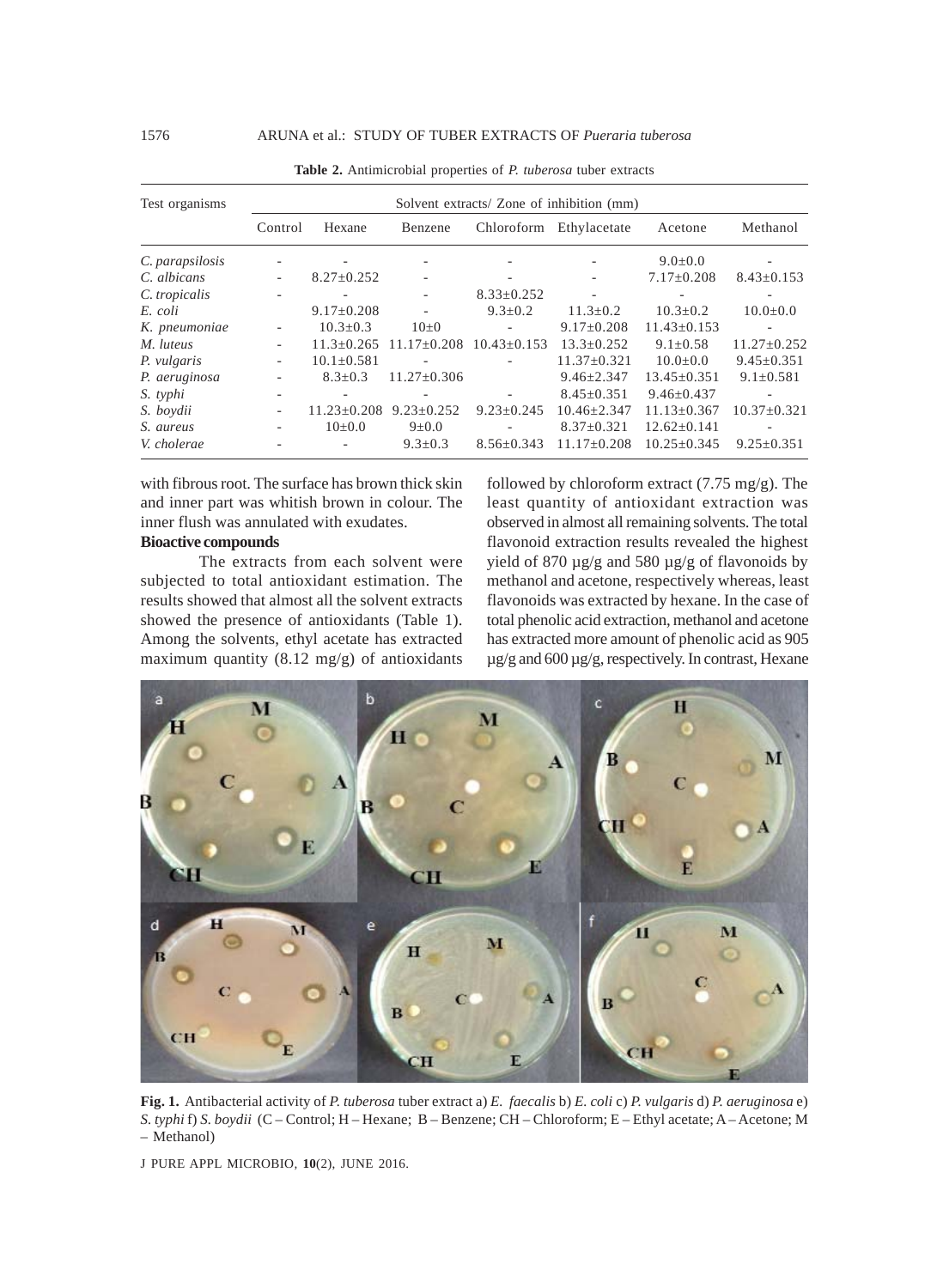and choloroform extract yielded least quantity of total phenolic acid (100 µg/g) whereas, other solvents extracted moderate quantity. The *P. tuberosa* contains isoflavonoids in the stem and root, the tuberosin is an active flavonoid which has versatile potentials (Pandey and Tripathi, 2010). Roots of *P. tuberosa* contain β-sitosterol, stigmasterol, daidzein, puerarin and a new isoflavone C-glycoside – 4´, 6´´-diacetyl puerarin. An isoflavone glycoside has also been isolated from roots and tubers of *Pueraria alopecuroides* (Yang *et al*., 2016). It is significant to note that *P. tuberosa* which seems almost extinct in vast tracts of the Eastern and Western Ghats of India. The phytochemical analyses have reported the presence of various isoflavonoids of high antioxidant properties including daidzin, genistin, tectoridin, and puerarin in *P. tuberosa* (Sawale *et al*., 2013).

#### **Antimicrobial activity**

The antimicrobial susceptibility test of *P. tuberosa* revealed that the extracts of ethyl acetate, hexane and acetone showed broad spectrum of inhibitory activity among the tested bacteria (Fig.1). The bacterial strains showed higher susceptible range over than fungal isolates. Among the fungal strains, *C. albicans* showed higher susceptible rate than other two fungal strains (Table 2). Among the bacterial strains, *M. luteus* and *S. boydii* showed more sensitive to the compounds extracted by almost all the solvents. *E. coli* and *P. aeroginosa* showed sensitivity towards most of solvent extracts whereas, *S. typhi* showed resistance except ethyl acetate and acetone extracts. Among the different solvents used for extraction, the ethyl acetate was found to be an effective solvent that extracts the antimicrobial compounds from *P. tuberosa.* The previous literature evidences reported that that the ethyl acetate extract of *P. tuberosa* exhibited broad spectrum of antibacterial activity against *K. pneumoniae*, *M. luteus, S. typhimurium*, *B. cereus*, *S. aureus* and *P. aeruginosa*. The ethanol extract showed feeble activity against the test organisms (Ratnam and Raju, 2009). The presence of biologically active compounds such as phenols, polyphenols, tannins, alkaloids flavanoids and terpenoids in the plants are known to possess antibacterial activity. *P. tuberosa* is an under utilised species and it can be a valuable alternative

to much sought after other species. Puerarin, highly abundant in *P. tuberosa*, has hypothermic, spasmolytic, hypotensive and antiarrhymatic activities (Vidhya and Nishteswar, 2015).

### **CONCLUSION**

The present investigation revealed that the ethanolic tuber extract of the selected *P. tuberosa* were shown active against all the selected pathogens. The ethyl acetate tuber extracts were found to show a moderate antibacterial activity and the *P. tuberosa* in particular exhibited greater prosperity to inhibit fungal growth even at low concentration. Further studies on *P. tuberosa* will certainly aid the isolation of bioactive compounds for their pharmacological importance to check the growth of harmful microbes.

#### **REFERENCES**

- 1. Abdallah, E.M. Plants: An alternative source for antimicrobials. *J. Appl. Pharm. Sci.,* 2011;**01** (06): 16-20.
- 2. Ahmad, M., Wajid, M. Plants as potential source of antimicrobial agents. *J. Pharm. Alter. Med.,* 2013; **2**(3): 18-25.
- 3. Amal, K.M., Subhadip, M., Debdulal., B. Invivo immunomodulatory potential of standardized *Pueraria tuberosa* extract and its isoflavonoids. *Int. J. Pharm. Pharm. Sci*., 2014; **6**(1): 861-867.
- 4. Balaji, C., Senthilkumar, B. Screening, phylogenetic analysis and antibiotic sensitivity pattern of *Salmonella enterica serovar* Typhi isolates from typhoid asymptomatic carriers. *Asian Pac. J. Trop. Med*., 2011; **4**(10): 769-772.
- 5. Behailu, D., Haji, K., Zelalem, T., Fitsum, W., Senthilkumar, B. Bacterial profile of urinary tract infection and antimicrobial susceptibility pattern among pregnant women attending at antenatal clinic in Dil Chora Referral Hospital, Dire Dawa, *Eastern Ethiopia. Ther. Clin. Risk Manag.*, 2016; **12**: 251-259.
- 6. Hsu, L. F., Liu, M. I., Kuo, H. D., Chen, C. W., Su C. H., Cheng T. J. Antihyperglycemic effect of Puerarin in streptozotocin-induced rats. *J. Nat. Prod*., 2003; **66**: 788–792.
- 7. Mishra, R.N. The Vajikaran (Aphrodisiac) Formulations in Ayurved*. International Journal of Research in Pharmacy and Chemistry.* **2**(1): 197-207.
- 8. Murugan, K., Senthilkumar, B., Senbagam, D.,

J PURE APPL MICROBIO*,* **10**(2), JUNE 2016.